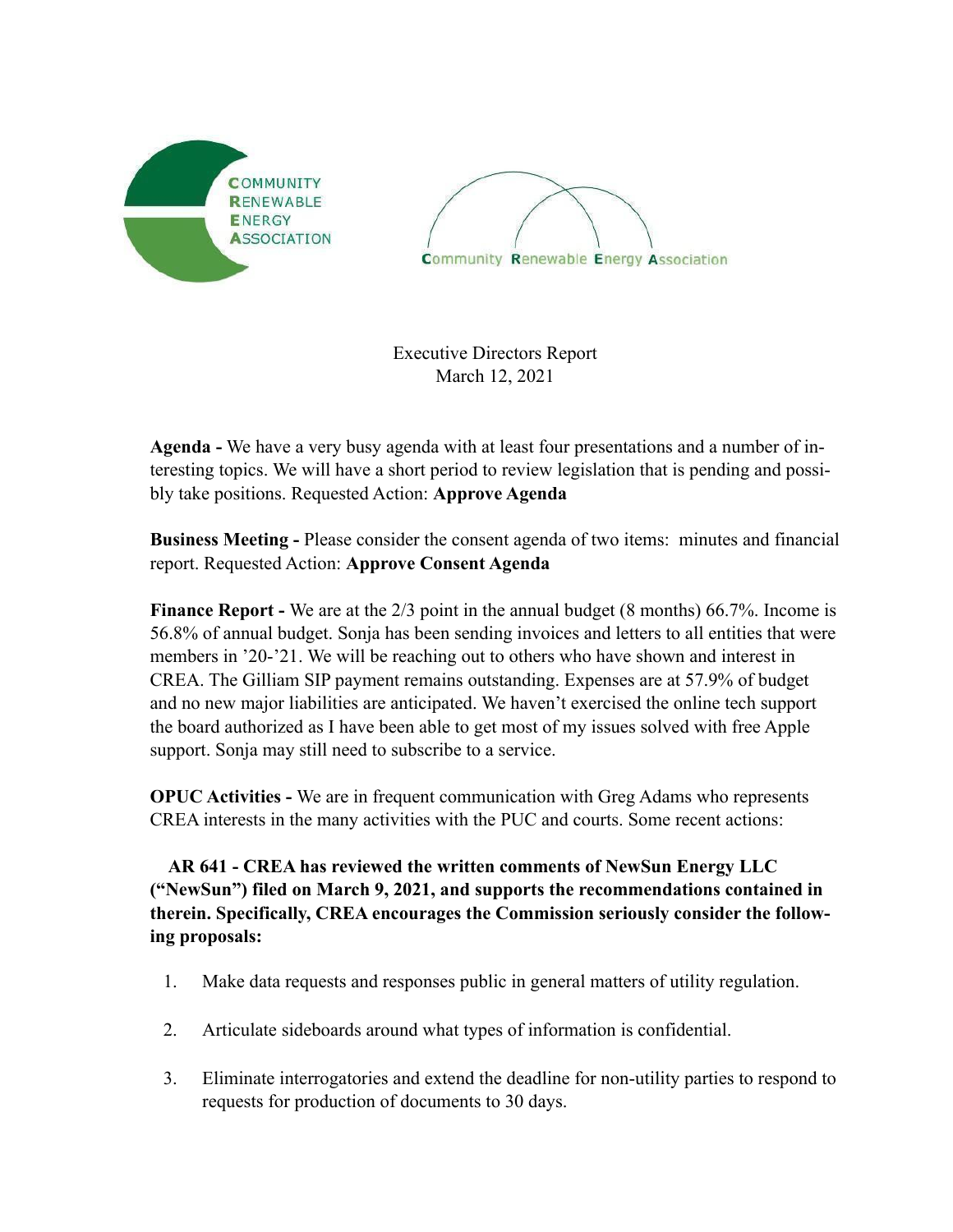4. Limit discovery of non-utility intervenors to only matters upon which the intervenor has testified.

 **UM 2108 - PacificCorp queue reform proposal** (commission approved cluster study with modifications)

Petitioners (CREA, NIPPC, OSEIA, REC) oppose the Motions to Determine Jurisdiction, which both assert that the circuit court—and not this Court (Court of Appeals)—has ju -risdiction over this matter. Although Petitioners are prepared to proceed in either venue, this Court should conclude that it has jurisdiction.

## **UM 1987 - PGE Standard Contract and Rate Revision - OPUC Ruling:**

*In this ruling, we deny Portland General Electric Company's motion to lift the suspension in these proceedings because we conclude that administrative efficiency is best served by continuing to focus on the resolution of our rulemaking proceedings in docket AR 631. There, we will address the procedures, terms, and conditions associated with qualifying facilities, including standards contracts for all utilities. We understand and share PGE's sense of urgency, and ask that AR 631 be prioritized for prompt resolution.* 

## **AR 631 - Procedures Terms and Conditions Associated with QF Standard Contracts**

We participated in a Workshop March 2 with the IOUs, OPUC staff and other interested parties to review staff proposal to establish new contracting procedures as well as con tract terms and conditions that must be offered by IOUs. This appears to be a long process.

### **Legislation -**

 **SB 154 - Solar PILoT -** AOC has concurred with CREA and others to amend the bill to add a cap of \$7,000 to the floor of \$5,500 for property tax breaks for solar developments.

**HB - 3180 -** Chair Perkins and I have been very engaged with Jake Stevens of NewSun. Jake is very appreciative of the principles put forth by CREA which support his approach. He has been relentless in his pursuit of the "RPS first/build in Oregon" approach to the decarbonization of the electric industry. He has been working with legislative counsel to refine the bill and eliminate most of the more controversial sections (like PURPA). But we continue to believe that an accelerated RPS approach would be more productive than the Emissions based approach as contemplated in HB 2995 and HB 2021-1. Stevens is hopeful that HB 3180 will get a hearing and has had positive discussions with Speaker Kotek about scheduling such a hearing.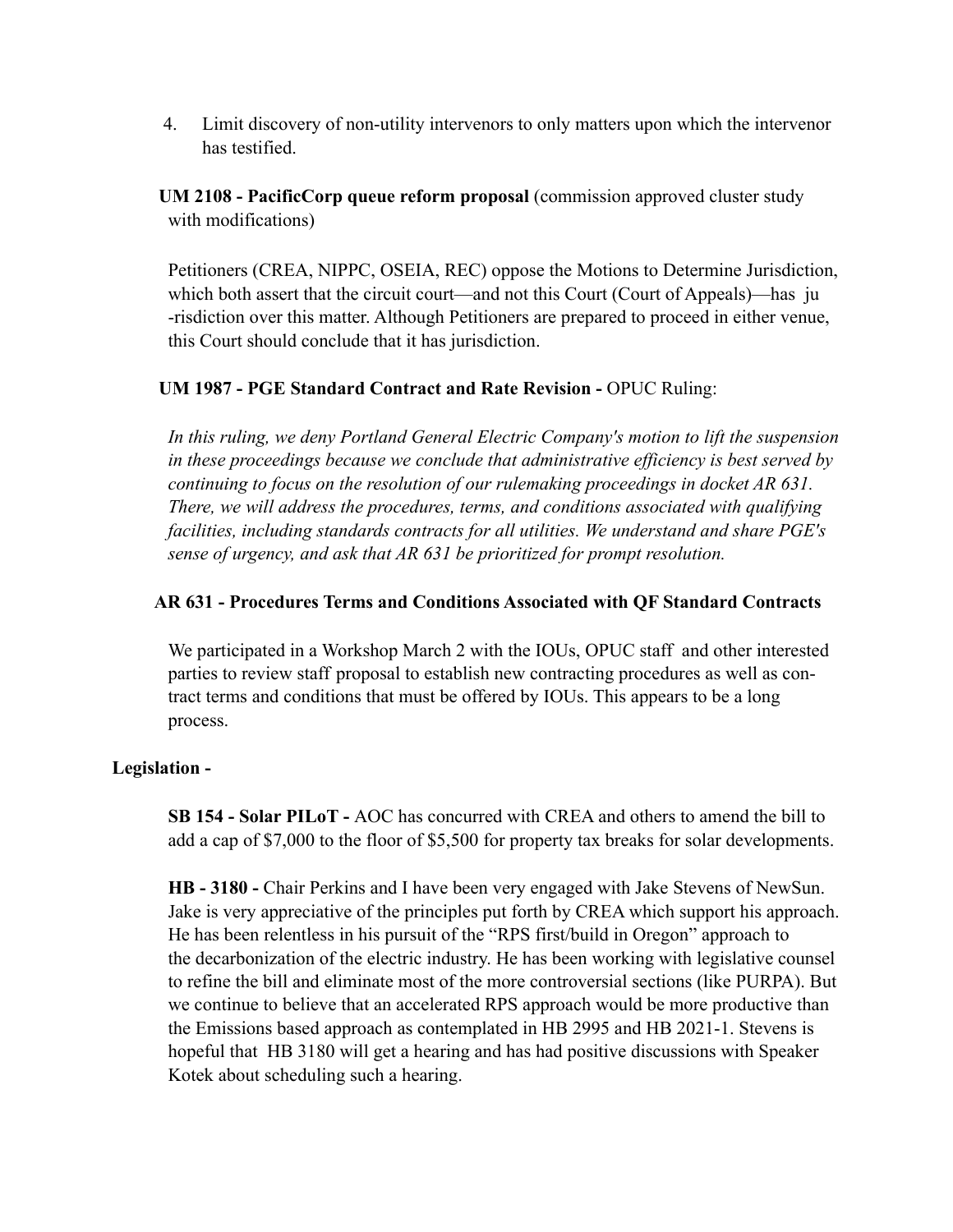**HB 2995/2021-1 - 100% Clean -** Meanwhile representatives of many of the leading re newable energy advocates continue to work with the IOUs, labor, environmental/social justice organizations on the emissions based approach the details of which are not yet publicly available. While this would be a more direct way to limit carbon emissions from the electric grid it will require extensive new rule making which could delay the ac tual building of new renewable generation for years. An informational hearing is sched uled for Wednesday March 17 in the House E  $&$  E committee. Senator Beyer will speak to the HB 2021-1 proposal.

**HB 3221 - The Oregon Renewable Options Proposal -** This is the concept developed by Farmers Conservation Alliance and Oregon Water Resources Congress.

# **[https://olis.oregonlegislature.gov/liz/2021R1/Downloads/MeasureDocument/HB3221/Intro](https://olis.oregonlegislature.gov/liz/2021R1/Downloads/MeasureDocument/HB3221/Introduced)[duced](https://olis.oregonlegislature.gov/liz/2021R1/Downloads/MeasureDocument/HB3221/Introduced)**

Jed Jorgensen of FCA will discuss this bill with CREA at our meeting.

## **SB 784 - "PGE Green Tariff Bill"**

**Authorizes a public utility to seek rate recovery for operating expenses and capital costs associated with resiliency measures. Authorizes Public Utility Commission (PUC) to allow rate recovery for resilience measures that: increase ability of essential public facility or public service to continue to operate; provide distribution system efficiencies and grid services, such as flexible load programs, demand management programs or dispatchable standby capacity; provide service during emergencies in microgrids or at centrally located community facilities; modify existing programs, like tree trimming, in areas more likely to be subject to fire or other emergencies to improve reliability; involve different business models; or seek to address needs of potentially affected communities. Requires PUC to consider certain factors when considering the prudency of an investment in resiliency measure. Authorizes electric company to include as part of portfolio of rate options, program of rates or charges reflecting costs of serving retail electricity consumers within boundaries of local governments with electricity derived from renewable energy sources or paired with unbundled renewable energy certificates. Requires Public Utility Commission to allow recovery of certain social and environmental costs from retail electricity consumers receiving electricity from electricity service suppliers. Modifies certain laws related to competitive retail market for electricity. Requires responsible contractor labor standards for large-scale renewable energy generation or storage facilities.** 

**CREA position requested**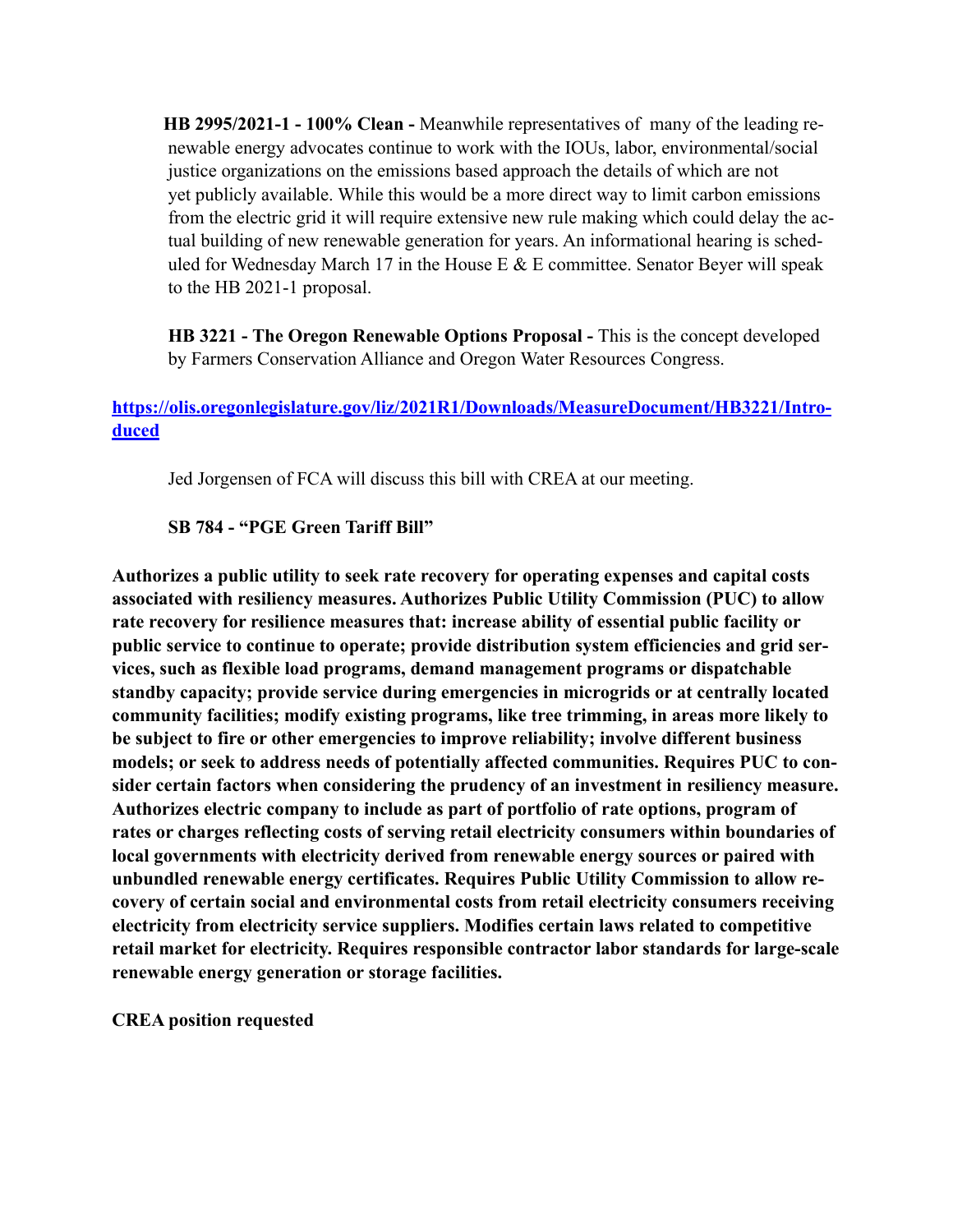#### **HB 2475 "Intervenor funding"**

**Requires the Public Utility Commission (PUC) to provide for a comprehensive classification of service that may take into account the differential energy burdens on low-income customers and other economic, social equity, or environmental justice factors that affect affordability for certain classes of utility customers. Allows financial assistance to be provided to organizations that represent the interests of low-income residential customers or residential customers who are members of environmental justice communities. Authorizes PUC to mitigate energy burden through bill reduction measures or programs that may, but need not be limited to, demand response or weatherization. Requires that the costs of tariff schedules, rates, bill credits or program discounts be collected in the rates paid by all retail electricity customers. Limits the total aggregate financial assistance available to organizations representing interests of low-income residential customers or residential customers that are members of environmental justice communities to \$500,000 annually. Directs the PUC to establish a process for evaluating and approving agreements with organizations representing interests of low-income residential customers or residential customers that are**  *members of environmental justice communities.* **Allows more than one public utility or organization to join in a single agreement. Requires the PUC to report on the implementation and impacts of annual financial assistance to organizations to the interim committees of the Legislative Assembly related to energy no later than September 15, 2025. Repeals reporting requirement on January 2, 2026.** 

This bill passed out of House E  $&$  E committee last week on a party line vote. There was concern from Rep. Brock-Smith that "environmental justice communities" might not represent "broad community interests". It appears that this bill might create a path for intervener funding for CREA but that the competition for such funding would be substantial.

#### **HB 2488**

**Requires Land Conservation and Development Commission (the commission) to make changes to statewide land use planning goals by December 31, 2026, to address climate justice by addressing climate change adaptation and mitigation and environmental justice for disadvantaged communities. Requires the commission to 1) establish and update measurable targets for climate change mitigation and adaptation, and greenhouse gas sequestration and storage; and 2) identify and map anticipated impacts to public resources and local communities from climate change. Requires the commission to include requirements or guidelines compelling local governments and applicable state agencies to: 1) include disadvantaged communities in land use planning and decisions; 2) determine and address local issues of diversity, equality; and environmental justice; and 3) identify and map disadvantaged communities and cumulative health risks they face, using data from various federal or state agencies, nonprofit organizations, and local programs. Requires that cities' and counties' comprehensive plans, land use regulations, plans, and zoning ordinances rules**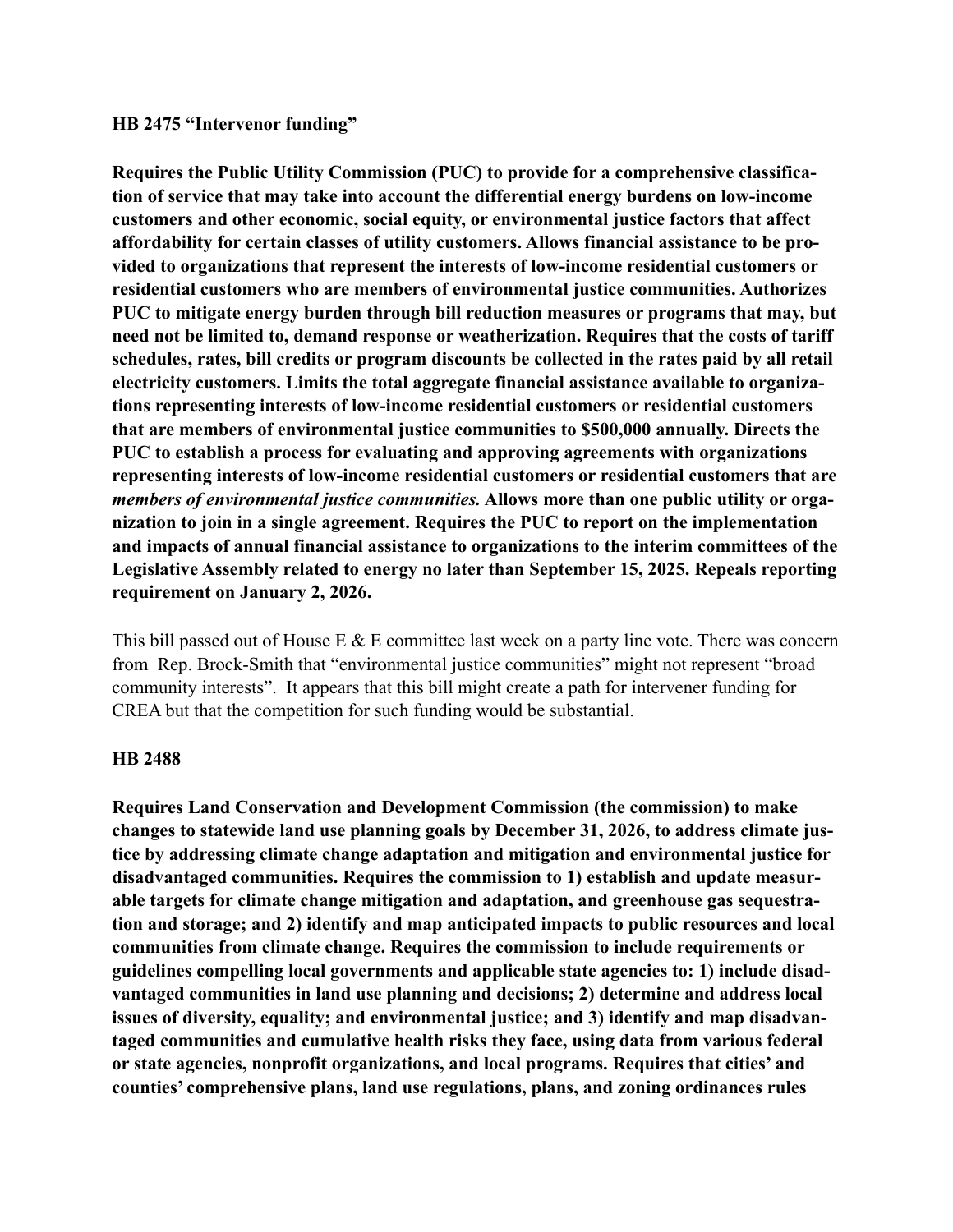**comply with changes to the statewide land use planning goals by a certain date. Requires Department of Land Conservation and Development (the department) to establish environmental justice advisory committee to advise the department on environmental justice changes to the statewide land use planning goals. Requires commission to adopt interim climate justice standards for local government's use, including environmental justice, equity, and public participation and climate adaptation risks and responses, and take into consideration state and federal goals for reducing greenhouse gases, until meeting compliance with goals changes. Establishes deadlines for compliance with interim standards and changed goals. Establishes Climate Justice Planning Goals Fund. Appropriates moneys to fund. Continuously appropriates moneys in fund to commission for specified purposes. Sunsets interim standards on January 2, 2030. Sunsets goal amendment process after commission certifies adoption of goal. Declares emergency, effective on passage.** 

This bill has had a public hearing but would need to go to Ways and Means as it has a significant fiscal cost in funding DLCD staff work.

## **HB 2109 - Technical changes to permitting**

**Modifies definition of "renewable energy facility" for purposes of county permitting process to include solar photovoltaic power generation facilities using 1) more than 100 acres but not more than 160 acres located on high-value farmland; 2) more than 100 acres but not more than 1,280 acres located on land that is predominantly cultivated or that, if not cultivated, is predominantly composed of certain classes of soils; or 3) more than 320 acres but not more than 1,920 acres located on any other land; and includes electric power generating plants with an average electric generating capacity of at least 35 megawatts but less than 50 megawatts if the power is produced from geothermal or wind energy at a single plant or within a single energy generation area. Declares emergency, effective on passage.** 

Passed out of House E & E unanimously.

### **Labor Standards -**

We have been party to a number of conversations convened by the staff for Blue-Green Alliance about labor standards, whether they should be included in renewable energy legislation and what they might require. I have expressed concern that whatever is done not have a further impact on labor supply and that small projects be excluded. Here are some notes for the last session:

- *• Attendance- Spencer (NIPPC), Angela (OSSIA), Nicole (RNW), Max (RNW), Mike (CREA), Shannon, Senator Dembrow, Logan (Sen. Dembrow's office), Robert (Rep. Holvey's office), Wayne (OSBCTC), Jana (OEC), Morgan (OEC), Niki (Lobbyist, OS-SIA)*
- *• Discussion: ◦ Good faith effort*